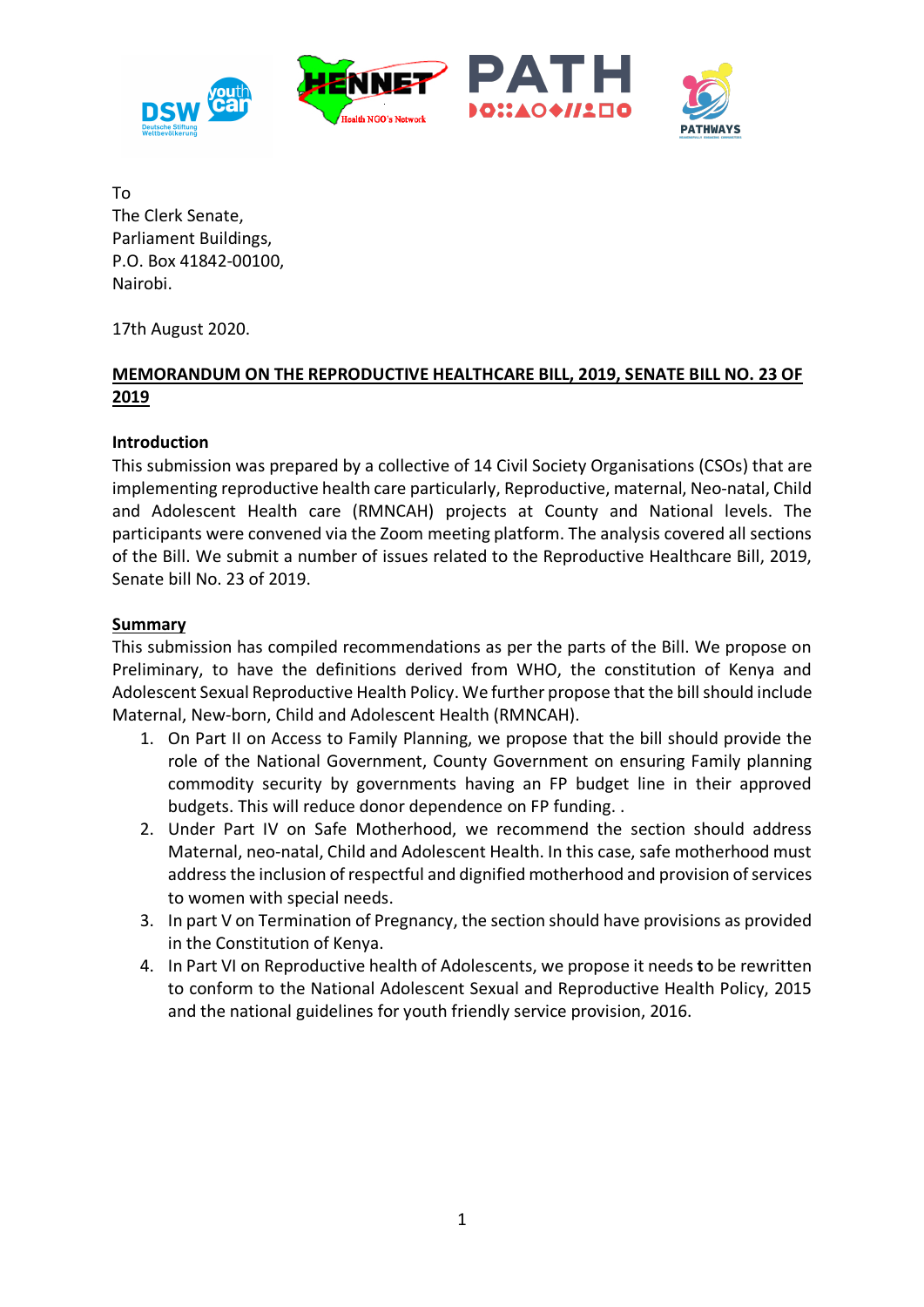

### **Conclusion**

The Reproductive Healthcare Bill, 2019 needs to be rewritten to ensure that provisions in the bill are aligned to various policies and guidelines published by the Ministry of Health on the provision of maternal, neo-natal, child and adolescent health (RMNCAH). It is our recommendation that the Senate Standing Committee on Health works closely with the Ministry of Health - Family Health and Reproductive and Maternal Health Services Unit (RMHSU), the National Council on Population and Development, representation of county governments (through the council of governors), CSOs and other actors to rewrite this bill.

We propose the need to have a meeting with the Senate Health Committee and the religious leaders separately to review the sections that they raised and decide how to address them in accordance with the Constitution (2010), clearing any myths and misconceptions. Are there sections opened to abuse (promotion of Homosexuality etc,)? Then these have to be clarified. Please allow the CSOs to get back to you with a more detailed review as this email is just a tip of the iceberg. We believe the baby must not be thrown away with the bath water! Amendment be done accordingly. Thank you in advance.

### **PART I – PRELIMINARY**

We recommend that in this part, the bill:

- Uses the World Health Organisation's definition of adolescent **individuals in the 10- 19 years age group** - This is also the same definition provided in the National Adolescent Sexual and Reproductive Health Policy, 2015.
- Use the definition of the term **adolescent-friendly reproductive health services** to that which is provided in the National Adolescent Sexual and Reproductive Health Policy, 2015 - Sexual and Reproductive Health services delivered in ways that are responsive to specific needs, vulnerabilities and desires of adolescents. These services should be offered in a non-judgmental and confidential way that fully respects human dignity.
- Provide a definition for "reproduction health professional" and provide his/her qualifications.
- In defining safe motherhood, we recommend the use of the term "women of reproductive age" instead of the word women
- Use the World Health Organisation's definition of Family Planning the ability of **individuals and couples to anticipate and attain their desired number of children and the spacing and timing of their births.**
- Define "safe motherhood" before defining rights to safe motherhood
- In defining safe motherhood, use "women of reproductive age" instead of the word women.
- Define "Maternal" before providing a definition for maternal care
- we also recommend the inclusion of the following terms in te definition: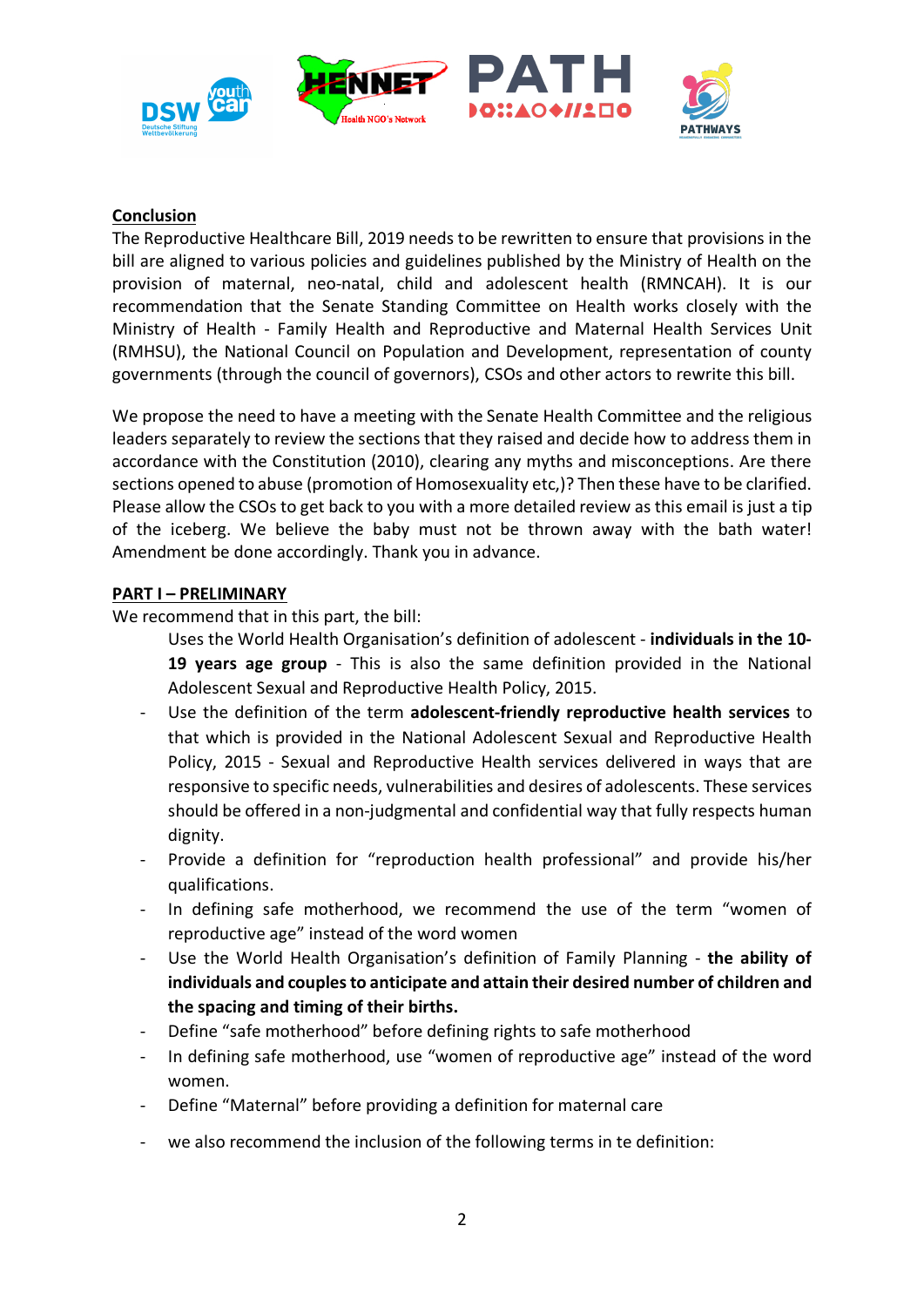



"intrapartum period" refers to the period commencing at the onset of labor to the end of the third stage of labor;

"neonate" refers to a child from birth until twenty-eight days of life;

"neonatal" means of, or relating to newborn child;

"newborn" refers to a child between childbirth and six weeks of age;

"maternal" refers to any issues related to pre-conception, pregnancy, childbirth and the first forty-two days after delivery or end of pregnancy;

"maternal health" maternal health means the health of women during pregnancy, childbirth and the postpartum period

### Clause 3 – Object of the Act

Sub-section (a) align the protection an advancement of reproductive health framework to international reproductive health standards since they are acceptable for all and Kenya being a signatory to most of them

### **Recommendation:**

- **The protection and advancement of reproductive health rights framework should be aligned to the international reproductive health standards.**
- **3 (d) provide for a framework to ensure quality and equity in health service delivery for women, newborns and children;**
- **3 (e) establish a coordinated and structured system for the provision of quality maternal, newborn and child health care services;**

Sub-section (b) and (c) are not covered in the draft bill i.e. There is minimal or no mention of issues pertaining to child morbidity, child mortality and comprehensive health care services for every person

### **Recommendation:**

**– delete sub-section (b) and (c) or add material that addresses these areas.** 

Clause 4: Obligations of the National Government

The National and County Governments shall ensure that mothers are afforded services necessary to address the leading causes of maternal morbidity and mortality including but not limited to postpartum haemorrhage, pre-eclampsia, eclampsia and sepsis;

The National and County Governments shall ensure that newborns are afforded services necessary to address the leading causes of newborn morbidity and mortality including but not limited to prematurity, neonatal sepsis and asphyxia;

Under Clause 4 (b), we recommend the section to read: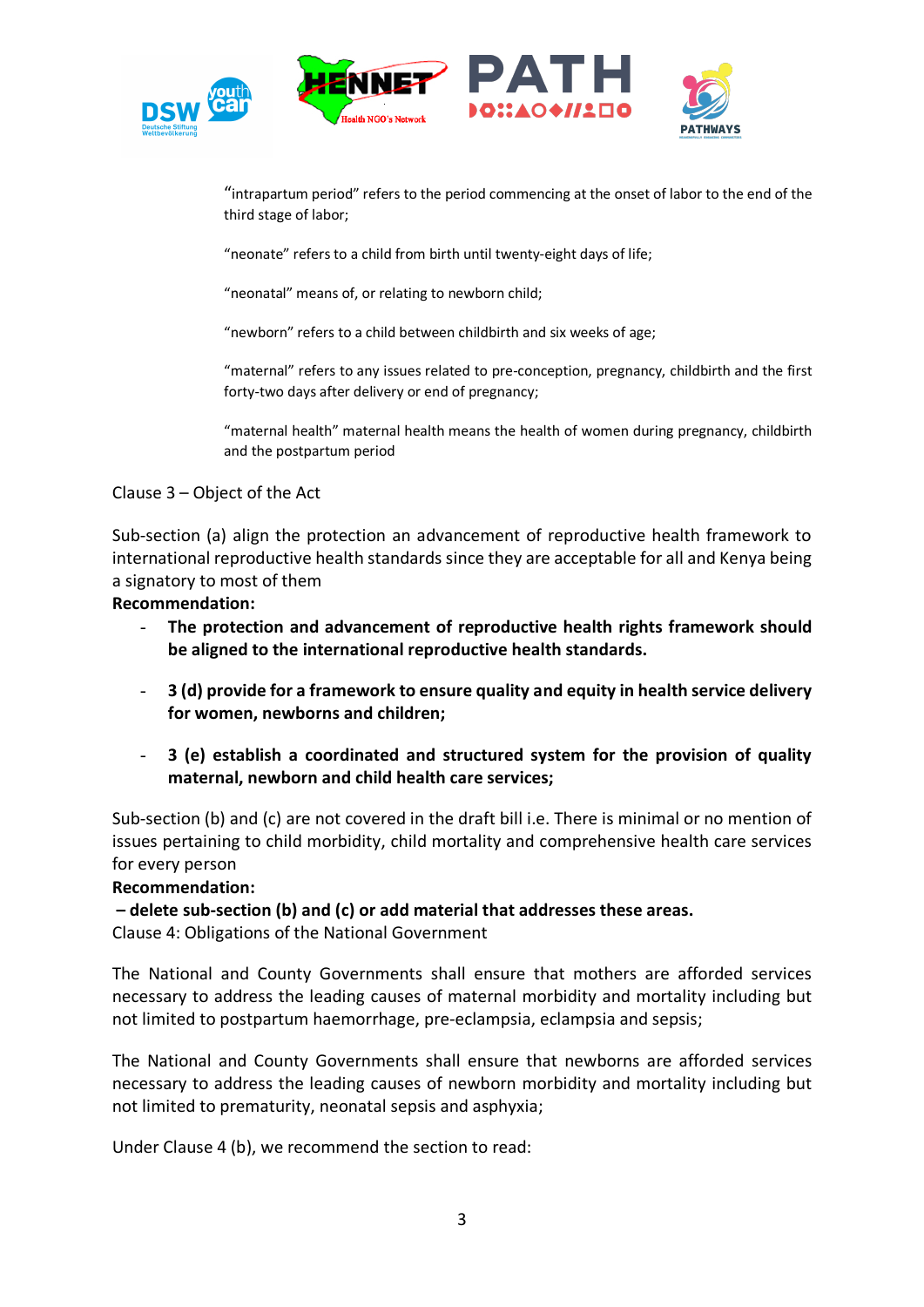

The National Government and County Government shall, in relation to national referral hospitals or any other health facility within its functional jurisdiction, ensure that there is adequate provision of—

- (a) maternal, newborn, and child health services;
- (b) childcare services to facilitate provision of health services and other social services needed;
- (c) availability of antenatal, intrapartum and postnatal services directly or through referral;
- (d) emergency and ambulance services;
- (a) skilled and adequate numbers of health professionals for maternal, newborn, and child health services;
- (b) essential maternal, newborn, and child health services supplies, life saving commodities and equipment;
- (c) provision of accessible maternity services; and
- (d) infrastructure to support basic and comprehensive emergency obstetric and newborn care services.

We further recommend that the National and County governments should:

The National Government and County Government shall publish on its website and on any other prescribed means, information on the importance of preconception health, nutrition, the possible health complications occurring in mothers and newborn during pregnancy, labour childbirth, and postnatal.

The information required under this section shall at a minimum, include —

- (a) causes of maternal, newborn and child morbidity and mortality and the danger signs;
- (b) emergency preparedness and complication readiness;
- (c) the need to deliver under skilled care;
- (d) the unique health issues affecting infants born prematurely:
- (e) care and the proper care needs of premature infants, methods, vaccines, and other preventative measures for protecting premature newborns from infectious diseases;
- (f) importance of preconception health and nutrition for mothers;
- (g) the importance of proper nutrition for infants and children; and
- (h) the emotional and financial burdens and other challenges that parents and family members of premature infants experience and information about community resources available to support them.

The National Government shall establish the Kenya Reproductive, Maternal, Newborn, Child and Adolescent Health and Nutrition Multi-Stakeholder Platform.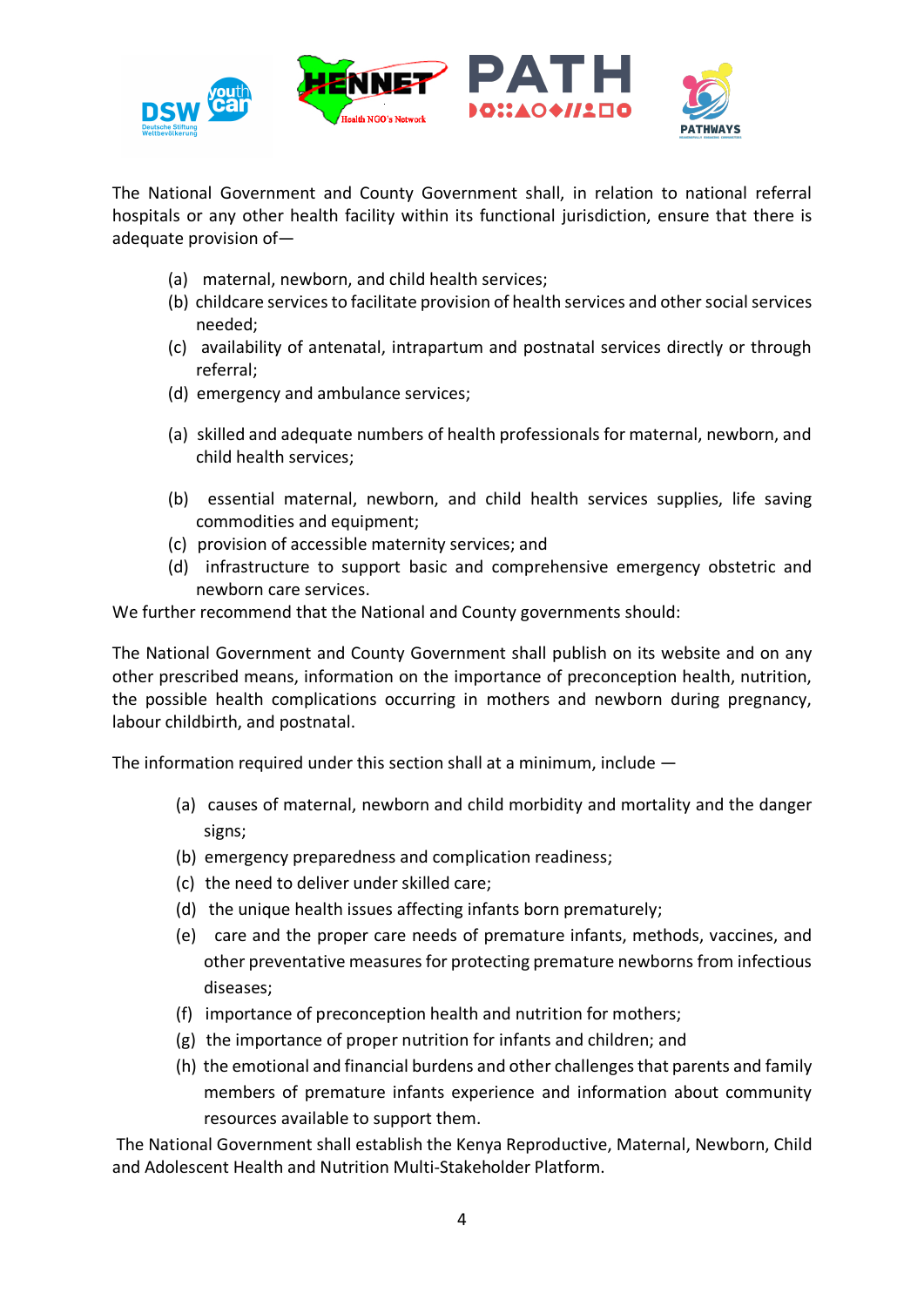

The Director General of Health shall develop the terms of reference and appoint the membership of the Multi-Stakeholders Platform established

The Multi-Stakeholder Platform shall work collaboratively with the Ministry of Health and other relevant government departments at the national and county level to strengthen the coordination, implementation and enhance accountability for resources and health outcomes for women, children and adolescents in Kenya.

The Cabinet Secretary shall in consultation with the Ministry of health and through a Multi-Stakeholder Platform, prepare an annual report and submit the report to the President and Parliament on the status of maternal, newborn, child and Adolescent health services in Kenya.

Clause 5 – Each county government shall…

Under sub-section (b), The County government shall allocate, in the county budget...

**Recommendation – For clarity, the statement should read "the county government shall allocate, disburse and spend, in the county budget, adequate funds necessary for the provision of reproductive healthcare.** 

Sub section (b) (i) reads that the County Government shall hire adequate personnel.

**We recommend that it should read; the County Government should hire and continuously build the capacity of the health workers to quality reproductive health information and services**

Sub-section (b), bullet (ii) mentions sufficient equipment, medicines and medical supplies required to adequately cater for reproductive health care services in the county. Family planning commodities do not fall under the above categories

**Recommendation – Include family planning commodities in the list.** 

Sub-section (d) on access to reproductive health services by persons who 'suffer from varied forms of disability'. Sub-section (d) also does not mention other disadvantaged/special needs groups such as key populations.

**Recommendations:**

- **Since the spirit of the bill is to secure reproductive health rights and services to every person (non-judgemental), these disadvantaged/marginalised groups should be included.**
- **Replace the phrase "persons who suffer from varied forms of disability" with the phrase "persons living with disability".**

Sub-sections (g) and (h) talks of provision of age and development appropriate reproductive health services. It however leaves it at to the discretion of the service provider to decide what is appropriate

**Recommendation – age appropriate material (classified by age) should be clearly demarcated in the policy rather than be left to the discretion of the care provider. Alternatively, the section should be amended to read provision of reproductive health services on demand**

## **PART II – ACCESS TO FAMILY PLANNING SERVICES**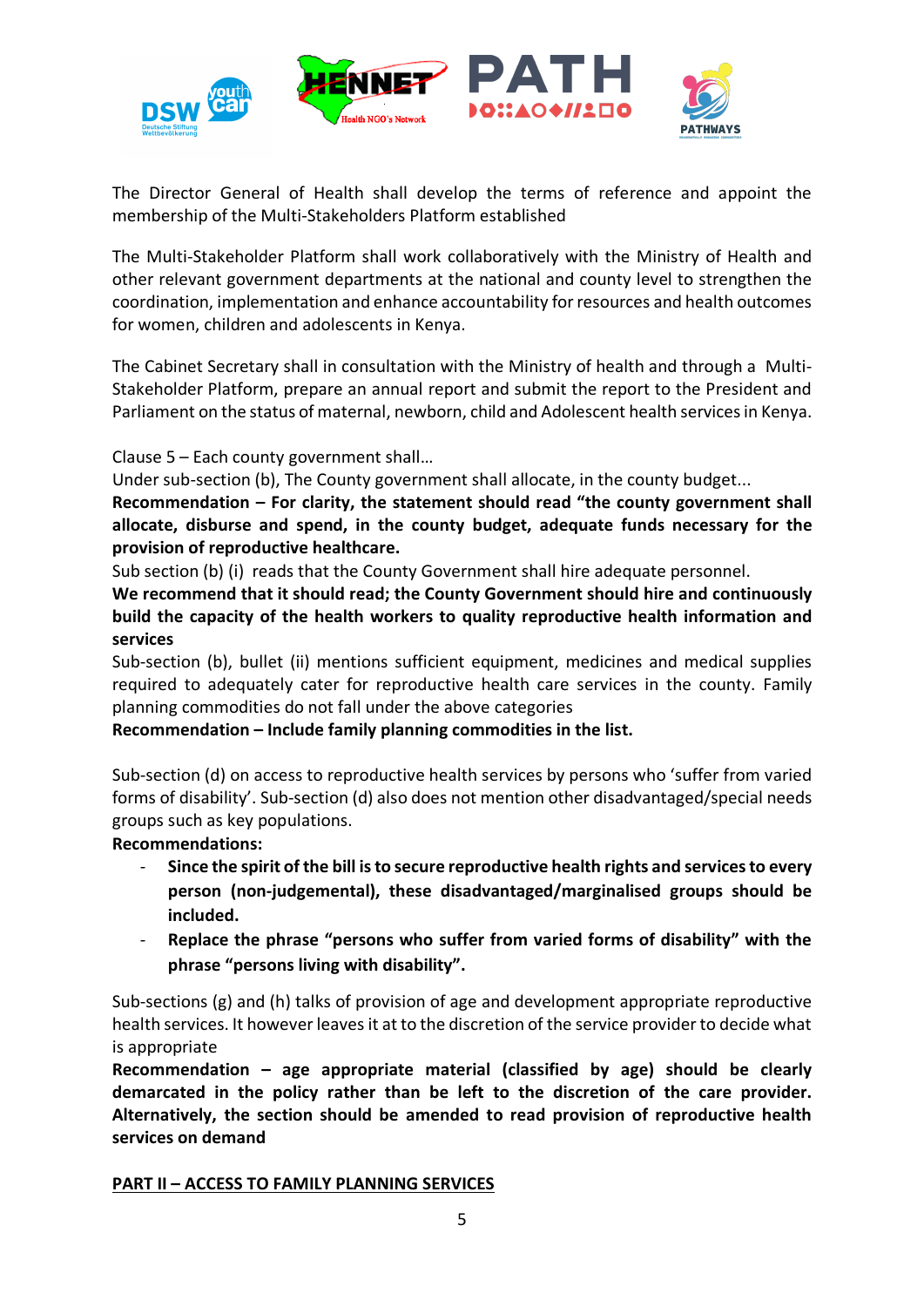

Section does not comprehensively address systemic issues in the family planning space i.e commodity security and supply chain, budgeting for family planning commodities, hiring and training of service providers, commodity distribution channels (including through community health workers).

**Recommendation – Section should address family planning as strategic commodities and vaccines including HPV and therefore cover quantification, resources, health worker training and refreshers, role split between national and county governments. And include special groups e.g. sex workers and mature minors, these include reproductive health needs of mothers who are below 18 years of age. Family planning being under primary health care, this section should highlight establishment of community units and further training of CHVs to provide FP information and referrals.**

**Recommendation: The bill should provide the role of the National Government, County Government on ensuring Family planning commodity security. This includes the National and County governments having an FP budget line in their approved budgets. This will reduce donor dependence on FP funding.** 

## Clause 7

Sub-section 4(b) talks about obtaining written consent before administration of family planning methods. This will end up being a barrier particularly for young people. The practicality of the process is also questionable

**Recommendation – requirement for written consent should be removed and should only remain applicable for those seeking permanent methods of family planning, which are also minor surgical procedures i.e Tubal ligation and Vasectomy.** 

## Clause 11

Sub-section 3(a) talks about consent for assisted reproduction. It is not explicit is such consent should be verbal or written

**Recommendation – insert the word "written" so that any consent for assisted reproduction is documented in writing**

Clause 13

Sub-section (b) talks of supply or export of a gamete except with the written consent of the gamete provider. In instances where such gametes are to be exported, consent of the Government should also be sought

## **Recommendation – include consent of the state where gametes are to be exported outside the jurisdiction of Kenya**

### Clause 14

Sub-clause 1(a) talks of surrogate parenthood agreements only being enforceable if the commissioning parent(s) are unable to give birth to a child and that the condition is irreversible. This locks out those whose health may be at risk if they are to carry a pregnancy to term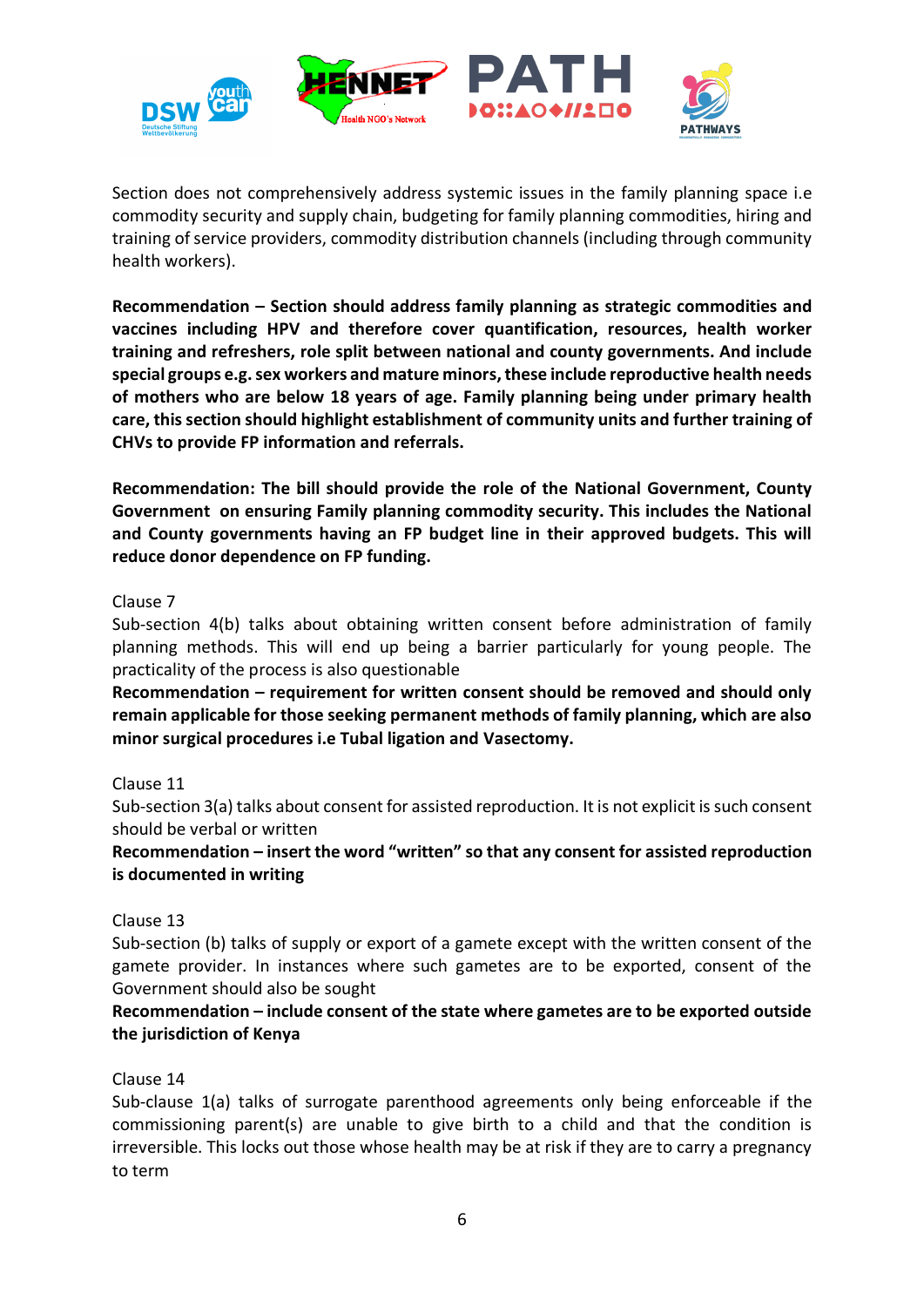

**Recommendation – include a clause allowing commissioning parents certified by a medical practitioner as being at risk of serious health implications if they were to carry a pregnancy to term to enter into a surrogacy agreement.** 

Sub-clause c(i) proposes a lower age limit for surrogate mothers but does not have an upper limit

**Recommendation – cap the upper limit at 49 which is the globally recognised age limit for reproductive age. This should enable the developing foetus to benefit from a surrogate mother who is still in her prime.** 

### Clause 15

Sub-clause 1(a) talks of validity of a surrogate parenthood agreement which is duly signed by both parties. It however does not mention the issue of a witness to the same

**Recommendation – include provision of witnessing of the surrogate parenthood agreement by a commissioner of oaths or any other official as stipulated by contract law.** 

Sub-clause (e) talks of expenses incurred by the surrogate mother that are to be met by commissioning parent(s). It however omits other directs costs that are bound to be incurred as a result of the pregnancy

**Recommendation – include medical care costs, delivery costs and post-natal care costs incurred by the surrogate mother.** 

Clause 18

Sub-clause 1(a) talks of termination of a surrogate parenthood agreement in event of termination of the pregnancy. It is however silent on legal options open to the commissioning parent(s) in case the surrogate mother intentionally terminates the pregnancy

**Recommendation – include option of commissioning parent(s) seeking legal address to recover costs already incurred on the surrogate mother.** 

Sub-clauses (2), (3) and (4) talks of outcomes in case the child born is not the one contemplated under the surrogate parenthood agreement. It adequately covers limits of responsibility of the commissioning parents and to some extent those of the surrogate mother. It however does not state the rights of the child born out of such an incident (for instance if gametes are accidentally or otherwise served to the wrong recipient)

**Recommendation – include clause indicating rights of the child in case both commissioning parent(s) and surrogate mother are absolved of parental responsibility.** 

### **PART IV – SAFE MOTHERHOOD**

Section does not comprehensively address maternal health issues. Clause 24 **We Recommend the following:**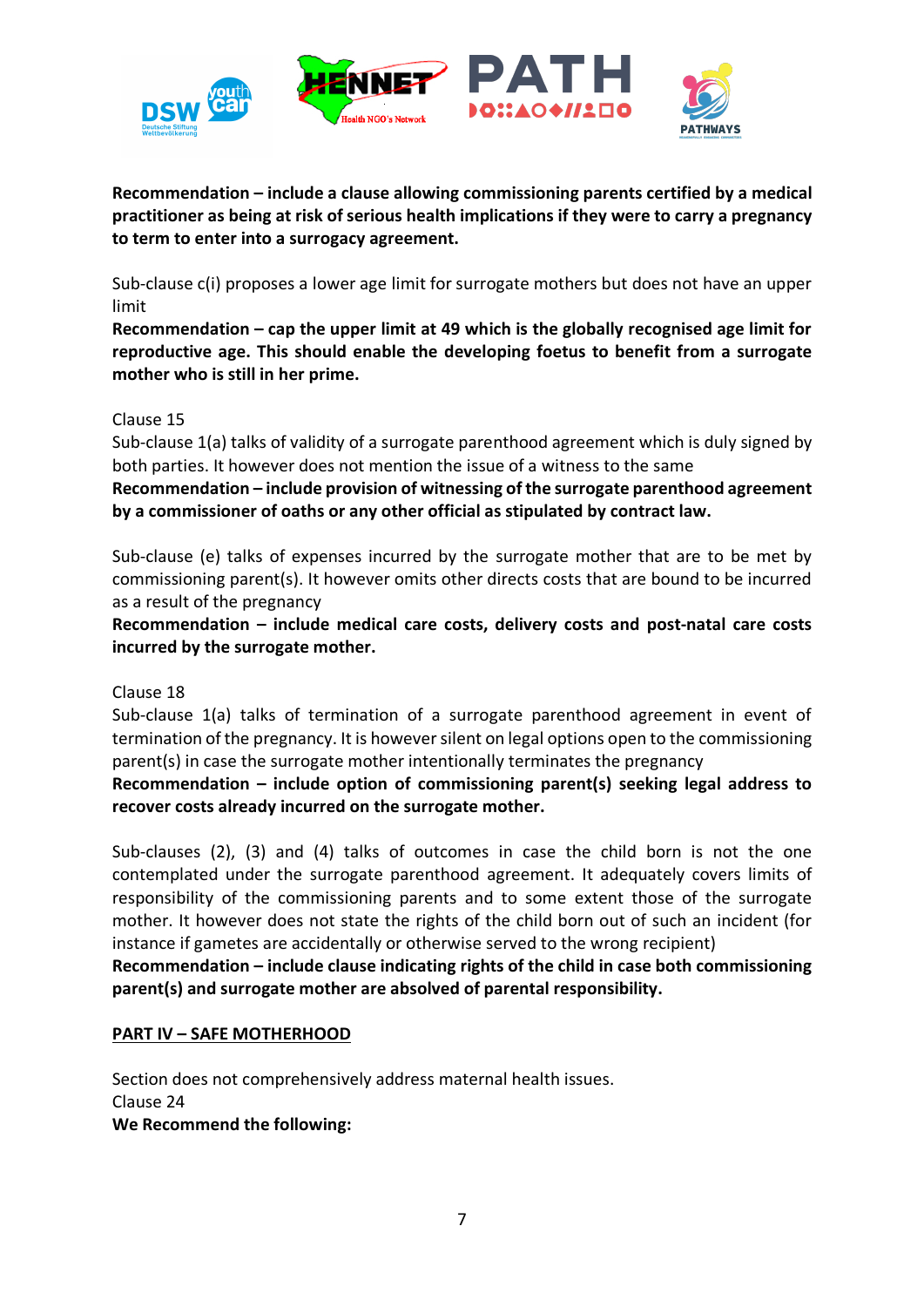

**The National/County Government shall, in relation to national/county referral hospitals or any other health facility within its functional jurisdiction, ensure that there is adequate provision of—**

**(a) maternal, newborn, child and adolescent health services;**

**(b) childcare services to facilitate provision of health services and other social services needed;**

**(c) availability of antenatal, intrapartum and postnatal services directly or through referral;**

**(d) emergency and ambulance services;**

**(e) skilled and adequate numbers of health professionals for maternal, newborn, child and adolescent health services;**

**(f) essential maternal, newborn,child and adolescent health services supplies, life saving commodities and equipment;**

- **(g) provision of accessible maternity services; and**
- **(h) infrastructure to support basic and comprehensive emergency obstetric and newborn care services.**

Clause 25

Whole clause talks about issues surrounding permanent sterilizations (permanent family planning). The clause is misplaced

**Recommendation – move the whole of clause 25 to the Family Planning section and provide a sub-section where written consent is required for clients who request for tubal ligation and vasectomy which are surgical procedures.** 

**We recommend the inclusion of respectful and dignified motherhood which includes;** 

**A pregnant woman shall be entitled to—**

- **(a) early diagnosis of pregnancy;**
- **(b) referral for and provision of prenatal care;**
- **(c) referral to childbirth preparation classes as desired or to adoption services at licensed agencies if indicated;**
- **(d) services in the intrapartum period including emergency and referral care;**
- **(e) services during the postpartum or postnatal period;**
- **(f) provision of dignified and respectful care;**
- **(g) ninety working days of maternity leave upon delivery of the newborn;**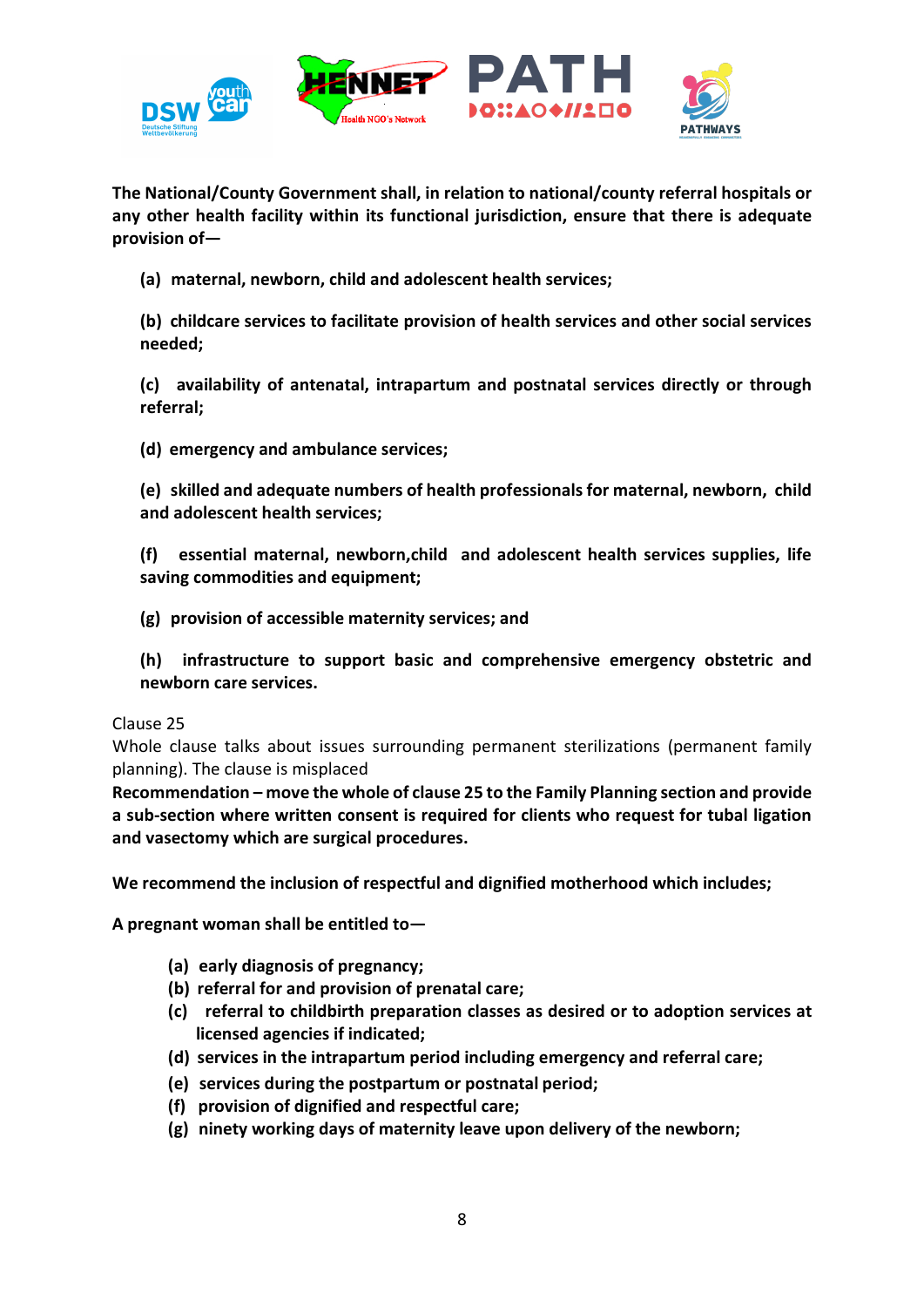

- **(h) sensitization and education on the benefits of breastfeeding children, proper nutrition, vaccination, growth promotion of children and any other child beneficial activities;**
- **(i) provision of adolescent friendly services; or**
- **(j) any other services that may be prescribed relating to prenatal, intrapartum and postpartum period.**

**A woman with special needs shall be entitled to —**

- **(a) maternal health services that are responsive to pregnant women with special needs;**
- **(b) pregnancy related services as set out in section 5;**

**(c) diagnosis and treatment or referral and follow-up of mental health problems, both acute and chronic, including emotional and learning disorders, behavioural disorders, alcohol and drug related problems, and problems with family and peer group relationships;**

- **(d) where applicable, provision of adolescent friendly services;**
- **(e) provision of disability friendly services;**
- **(f) provision of respectful and dignified care;**

**(g) counselling and anticipatory guidance with referrals and follow-up of the adolescent or guardian as appropriate.**

**For purposes of this Act, women with special needs include—**

- **(a) pregnant adolescents;**
- **(b) women with disabilities;**
- **(c) women suffering from mental illnesses;**
- **(d) women with chronic illnesses; and**
- **(e) women in marginalized areas.**

**A newborn shall be entitled to comprehensive newborn care, including emergency care, referral care and postnatal follow up.**

**A child shall be entitled to health services that ensure child survival, growth and development, including-**

- **(a) optimal child nutrition;**
- **(b) childhood vaccination;**
- **(c) growth promotion;**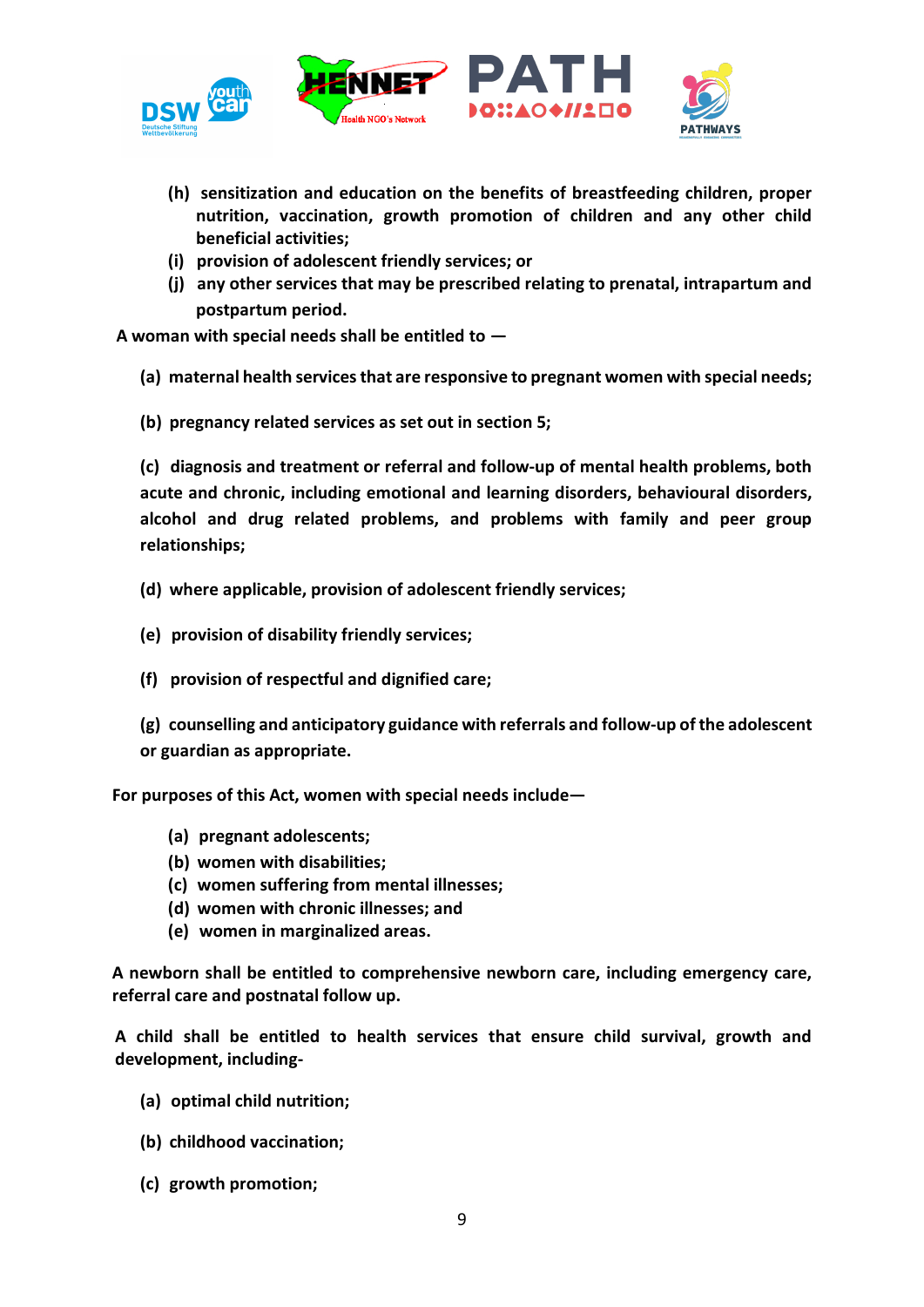

- **(d) monitoring child development;**
- **(e) child protection;**
- **(f) comprehensive assessment;**
- **(g) diagnosis, treatment or referral and follow-up;**
	- **(h) provision of respectful and dignified care;**
	- **(i) assessment, counselling and anticipatory guidance with referrals and follow-up as needed regarding child development;**
	- **(j) behaviour counselling and provision of support services as required by children with chronic illnesses or handicapping conditions; and**
	- **(k) be breastfed in so far as it is appropriate and applicable in accordance with the prescribed guidelines;**

**Every head of a hospital, institution, an approved health facility or owner of an approved facility shall maintain a register in a prescribed form for recording the details of the maternal, newborn and child healthcare cases reported and dealt with in the hospital or facility.**

**(a) The report referred to under subsection above shall include all maternal deaths, prenatal and newborn deaths, and their audit reports.**

**The Executive Committee Member responsible for Health in each county shall prepare an annual report and submit the report to the County Assembly on the status of maternal, newborn, child and adolescent health services in the county.**

**The report shall contain—**

- **(a) state of funding of maternal, newborn and child health services in the county;**
- **(b)the availability and state of health facilities relating to maternal, newborn and child health services in the county;**
- **(c) staffing levels and skills for maternal, newborn and child health services in comparison to client load in the county;**
- **(d)status of maternal, newborn and child health commodities, supplies and equipment in the county;**
- **(e)the status of maternal, newborn and child health services and indicators in the Country;**
- **(f) recommendations on specific actions to be taken in enhancing access to quality maternal, newborn and child health services in the county; and**
- **(g) any other information relating to maternal, newborn and child services**.

**PART V – TERMINATION OF PREGNANCY**

Clause 26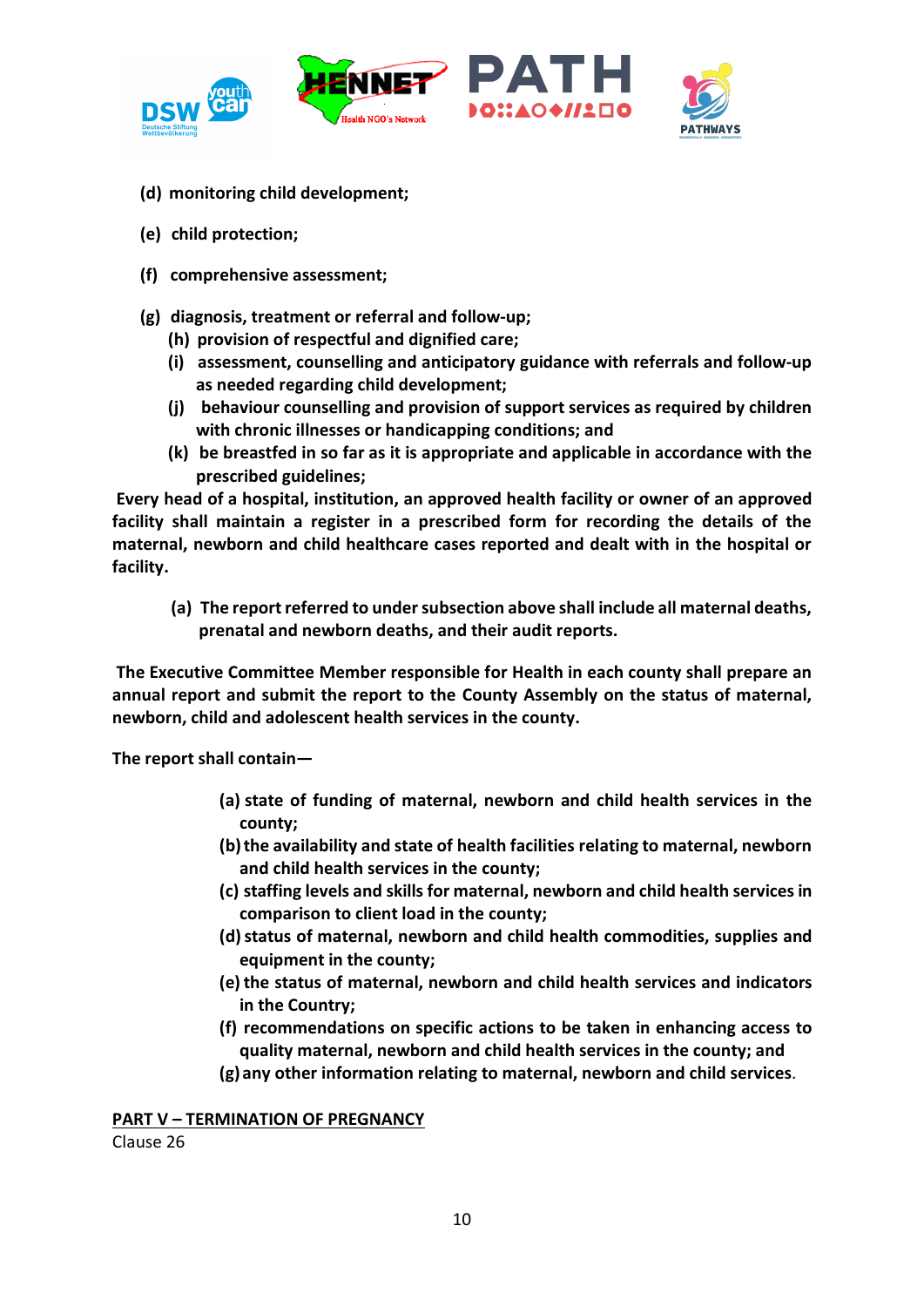

Sub-clause 1(a) talks of termination of pregnancy being allowed due to need for emergency treatment. This is rather ambiguous as it does not have the rider on if the emergency treatment will result in physical harm to the foetus.

The decision to terminate should also not be left to the health care provider but also to the pregnant woman.

This clause also does not have provision to cater for pregnancies resulting from abuse or rape **Recommendation – Insert provisions as provided in the Constitution of Kenya.** 

### Clause 28

Sub-clause 1(b) talks of parental/guardian's consent being sought in termination of a pregnancy in case of a pregnant minor. It does not imply if the voice/opinion of the minor counts

**Recommendation – include a section detailing how the opinion of the minor will be included.** 

### **PART VII – REPRODUCTIVE HEALTH OF ADOLESCENTS**

Sub-clause 2(b) talks of spiritual and moral guidance yet health workers may not be best placed to provide this. It also comes across as being judgemental of the adolescents seeking reproductive health information and services

**Recommendation – part (b) should be deleted or otherwise included in the school curriculum under the Basic Education Act**

Sub-clause (c) talks about counselling which can be viewed as being judgemental and implying the adolescents are doing something wrong

**Recommendation – replace the word "counselling" with "information"**

Sub-clause (d) talks of livelihoods training which is more of an education issue than reproductive health issue.

**Recommendation – delete "livelihoods" or otherwise move to the Ministry of Education under the Basic Education Act.** 

Sub-clause (e) talks of vocational trainings which is more of an education issue than a reproductive health issue

**Recommendation – delete vocational trainings or otherwise move to education sector.** 

Sub-clause 33(a) talks of provision of consent from parents. This will result into marginalization of adolescents who will shy away from accessing reproductive health information

**Recommendation – delete obtain parental consent; it's an unnecessary barrier among women from patriarchal communities and adolescents and breaches confidentiality.**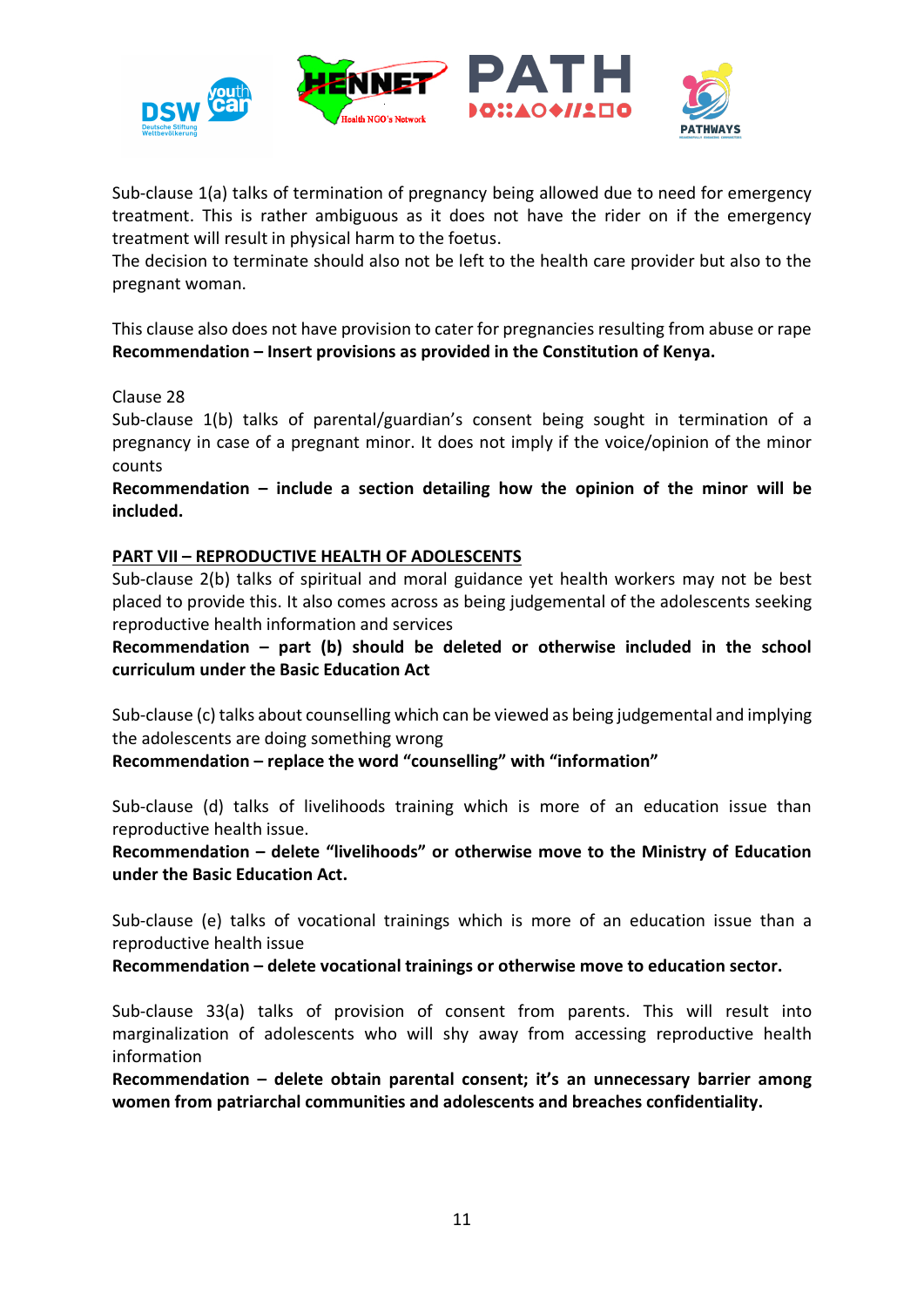

**As an overall recommendation, PART VII of the bill needs to be rewritten to conform to the National Adolescent Sexual and Reproductive Health Policy, 2015 and the national guidelines for youth friendly service provision, 2016.**

**We recommend the removal of Subsection 37 that reads "All persons who get health complications arising out of genital mutilation shall access treatment from any health care provider without discrimination". This in itself promotes FGM practices.** 

Under sub-section 38 which reads "The Cabinet Secretary shall make regulations generally for the better carrying out of the provisions of this Act".

**We recommend that it should be written as: The Cabinet Secretary in consultation with the Ministry of Health shall make regulations generally for the better carrying out of the provisions of this Act.**